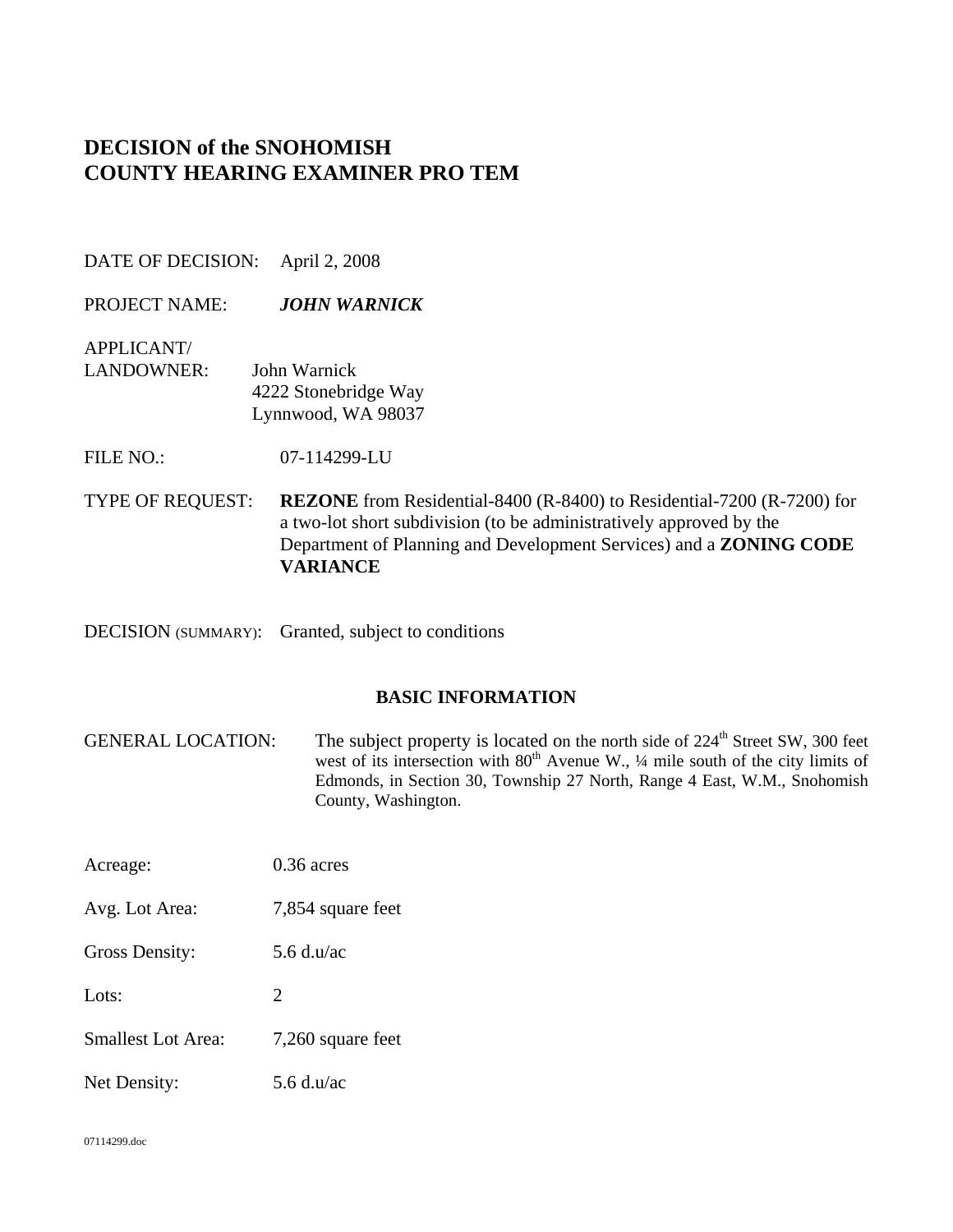## ZONING: CURRENT: R 8400 PROPOSED: R-7200

## COMPREHENSIVE PLAN DESIGNATION:

General Policy Plan Designation: Urban Medium Density Residential (UMDR)

School District: Edmonds No. 15

Fire District: No. 1

Water Source and Sewer Service: Olympic View Water and Sewer District

SELECTED AGENCY RECOMMENDATIONS:

Department of Planning and Development Services: Approve

### **INTRODUCTION**

The applicant filed the Master Application on November 29, 2007. (Exhibit 1)

The Hearing Examiner (Examiner) made a site familiarization visit on March 19, 2008 in the afternoon.

The Department of Planning and Development Services (PDS) gave proper public notice of the open record hearing as required by the county code. (Exhibits 15, 16, 17)

A SEPA determination was made on January 30, 2008. (Exhibit 14) No appeal was filed.

The Examiner held an open record hearing on Thursday, March 20, 2008, the 103<sup>rd</sup> day of the 120-day decision making period. Witnesses were sworn, testimony was presented, and exhibits were entered at the hearing.

### **PUBLIC HEARING**

The public hearing commenced on March 20, 2008 at 10:00 a.m.

- 1. The Examiner indicated that he has read the PDS staff report, reviewed the file and viewed the area and therefore has a general idea of the particular request involved.
- 2. John Warnick, the applicant, appeared and testified under oath. He gave a presentation on the nature of the application and answered questions from the Hearing Examiner. Robert Pemberton, PDS appeared and testified under oath. He presented the staff report and answered questions from the Examiner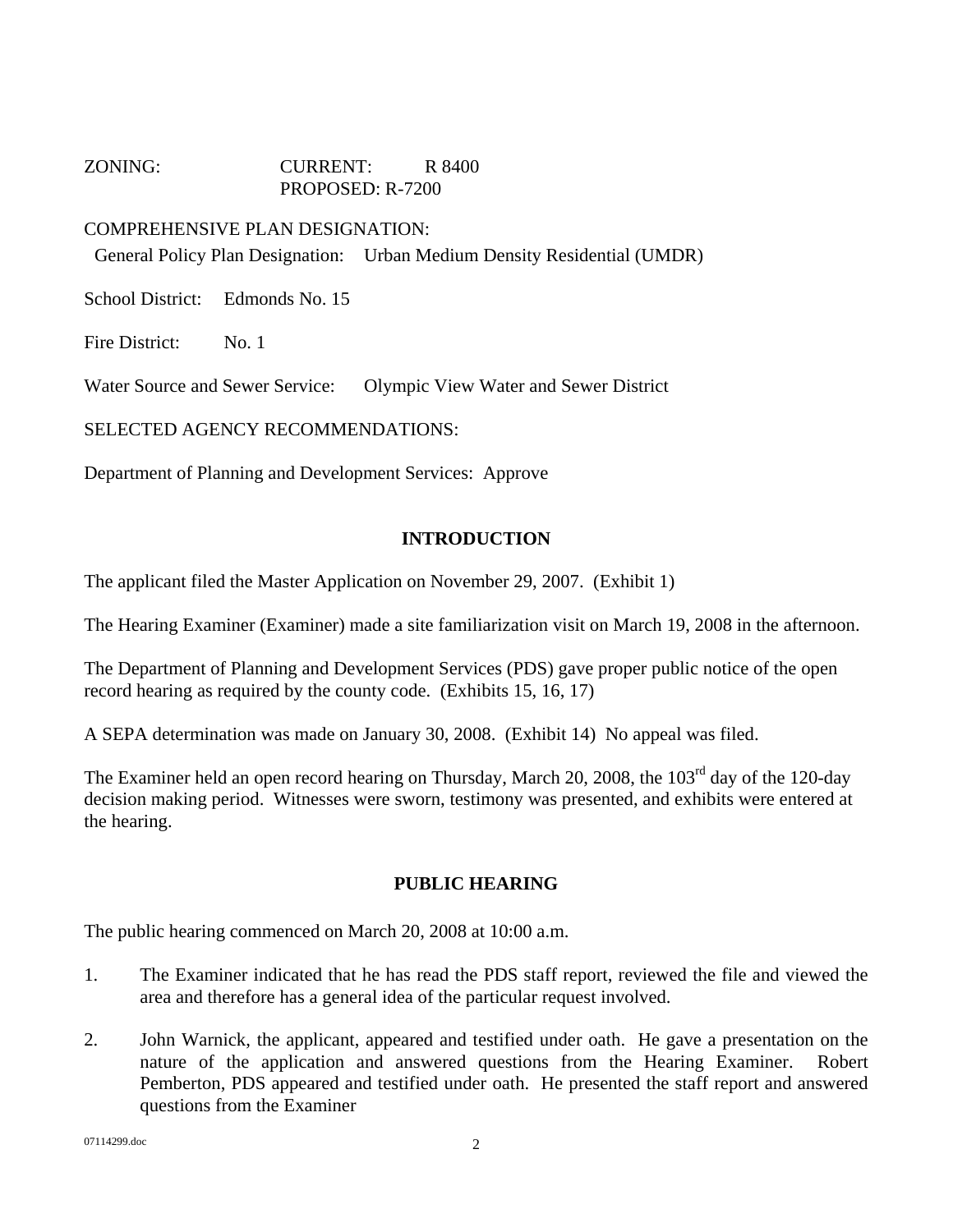The hearing concluded at 10:12 a.m.

**NOTE**: The above information reflects the information submitted to the Examiner summarizing the statements that were made at the hearing. However, for a full and complete record, verbatim audio tapes of the hearing are available in the Office of the Hearing Examiner.

## **FINDINGS, CONCLUSIONS AND DECISION**

## **FINDINGS:**

- 1. The master list of Exhibits and Witnesses which is a part of this file and which exhibits were considered by the Examiner, is hereby made a part of this file, as if set forth in full herein.
- 2. No letters of concern were received from the general public. Agency letters are Exhibits 20-26.
- 3. The nature of the request is for a rezone from R-8400 to R-7200, a two-lot short subdivision and a variance request for lot width on a 0.36 acre site. The rezone and variance are under the jurisdiction of the Hearing Examiner. The short subdivision will be administratively approved by PDS if the rezone and variance are granted. The proposed single-family residential lots are 7260 square feet and 8448 square feet in size with the larger lot containing an existing residence. Approval of the variance request, together with the rezone and subdivision, would allow the existing, vacant 55-foot wide parcel next to the house to be eligible for a building permit for one single-family residence.
- 4. The two subject parcels were created sometime around 1981 following the probate of the prior owners' wills. (Exhibit 2, page 1) However, the formal short subdivision will be conducted as described above.
- 5. This 15,708 square foot site is almost square lying on the north side of  $224<sup>th</sup>$  Street SW. The site contains an existing residence in the west portion of the site with typical residential landscaping. The eastern portion of the site is vacant of structures, containing trees and shrubs. The site slopes down gradually to the east.
- 6. This site and all surrounding properties are zoned R-8400, a single-family residential zone. The area across  $224<sup>th</sup>$  Street SW to the south is developed with single-family residences on small lots and to the north and east are small lots developed with single-family residences. Immediately to the west is a developed church site. Further west are more single-family residences on small lots.
- 7. The project would comply with park mitigation requirements under Chapter 30.66A SCC (Title 26A SCC) by the payment of \$1,244.49 for each new single-family home.
- 8. The DPW reviewed the request with regard to traffic mitigation and road design standards. This review covered Title 13 SCC and Chapter 30.66B SCC (Title 26B SCC) as to road system capacity, concurrency, inadequate road conditions, frontage improvements, access and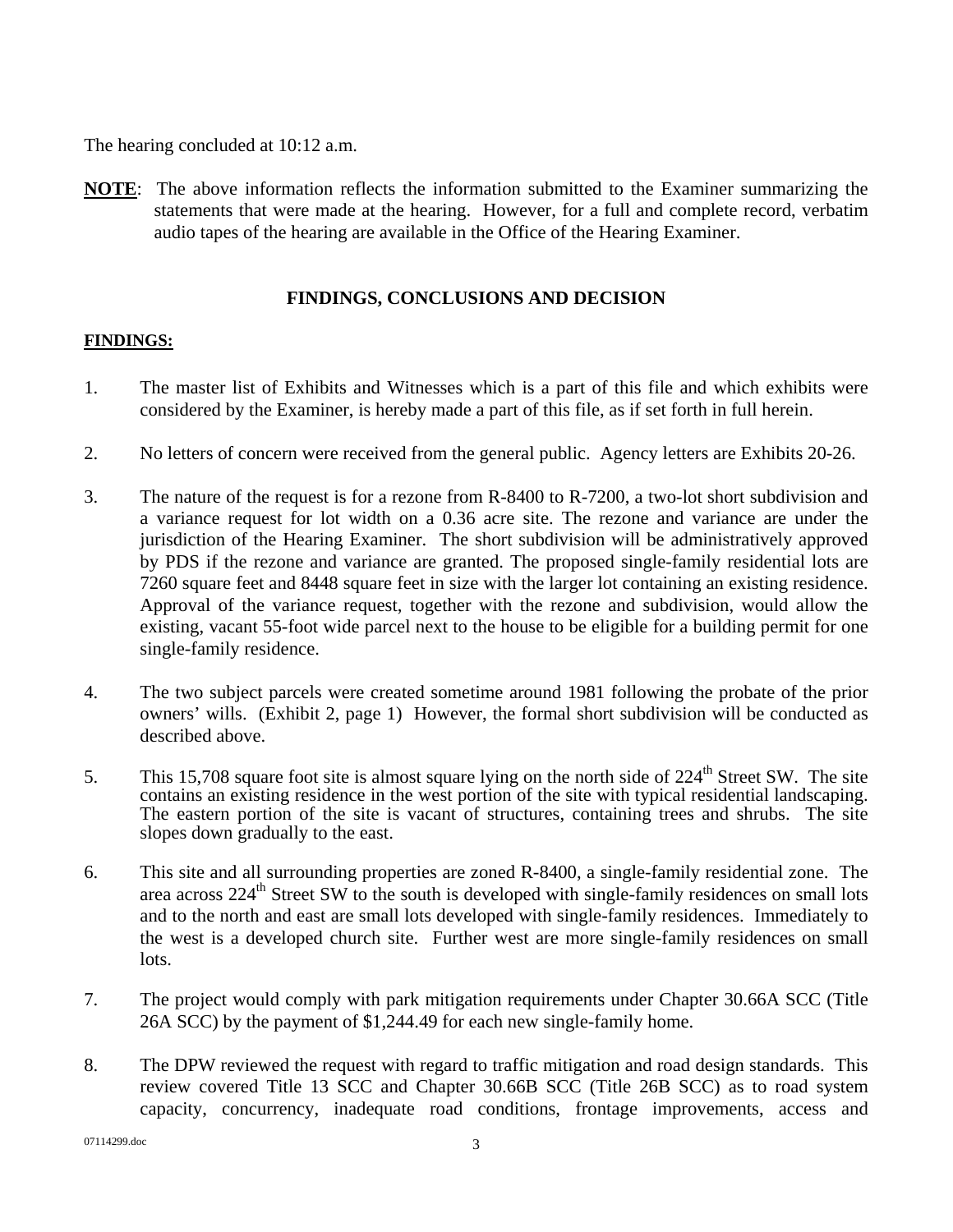circulation, and dedication/deeding of right-of-way, state highway impacts, impacts on other streets and roads, and Transportation Demand Management. As a result of this review, the DPW has determined that the development is concurrent and has no objection to the requests subject to various conditions. (See Pages 4-7, Exhibit 29)

- 9. School mitigation requirements under Chapter 30.66C SCC (Title 26C SCC) have been reviewed and set forth in the conditions. (See Pages 7-8, Exhibit 29)
- 10. No critical areas are known to exist on or near the site.
- 11. On the one lot to be added, the new impervious surfaces created will equal less than 5000 square feet (approximately 3500 square feet). It is proposed that roof drains to splash blocks be used to mitigate runoff impacts. PDS (Engineering) has reviewed the concept offered and is recommending approval of the project. Grading quantities are anticipated to be approximately 100 cubic yards of cut and 100 cubic yards of fill, primarily for road, drainage facility, and home site construction. Water quality would be controlled during construction by use of silt fences and straw bales in accordance with a Best Management Practices applicable to single-family residential development.
- 12. The Snohomish County Health District has no objection to this proposal provided that public water and sewer are furnished. (Exhibit 25)
- 13. Public water and sewer service will be available for this development as well as electrical power. (Exhibits 21 and 26)
- 14. With approval of the rezone and variance, this project will meet zoning code requirements for lot size, bulk regulations and other zoning code requirements. The two lots proposed are consistent with the density provisions of Snohomish County's GMA-based zoning regulations under Subtitle 30.2.
- 15. The property is designated Urban Medium Density Residential (UMDR) on the General Policy Plan (GPP) Future Land Use Map (FLUM) and is located within an Urban Growth Area (UGA). The Urban Medium Density Residential designation covers various sub-area plan designations which allow a combination of detached homes on small lots, townhouses, and apartments in low density, multi-family residential developments. Land in this category may be developed up to a maximum density of twelve dwelling units per acre. Implementing zones include the requested Low Density Multiple Residential zone.

Urban Medium Density Residential (UMDR: 6 to 12 dwelling units per acre). This designation covers various sub-area plan designations which allow a combination of detached homes on small lots, townhouses, and apartments in low density, multifamily residential developments. Land in this category may be developed up to a maximum density of twelve dwelling units per acre. Implementing zones include the LDMR, PRD-LDMR, Townhouse, R-7,200, PRD-7,200 and WFB zones. The requested rezone to R 7200 and variance will be consistent with the General Policy Plan designation of the property. The existing zoning of R-8400 is not listed as an implementing zone for this area. The subject rezone and future development proposal is for a 2-lot short plat resulting in a density of 5.6 dwelling units per acre. The requested rezone is consistent with, and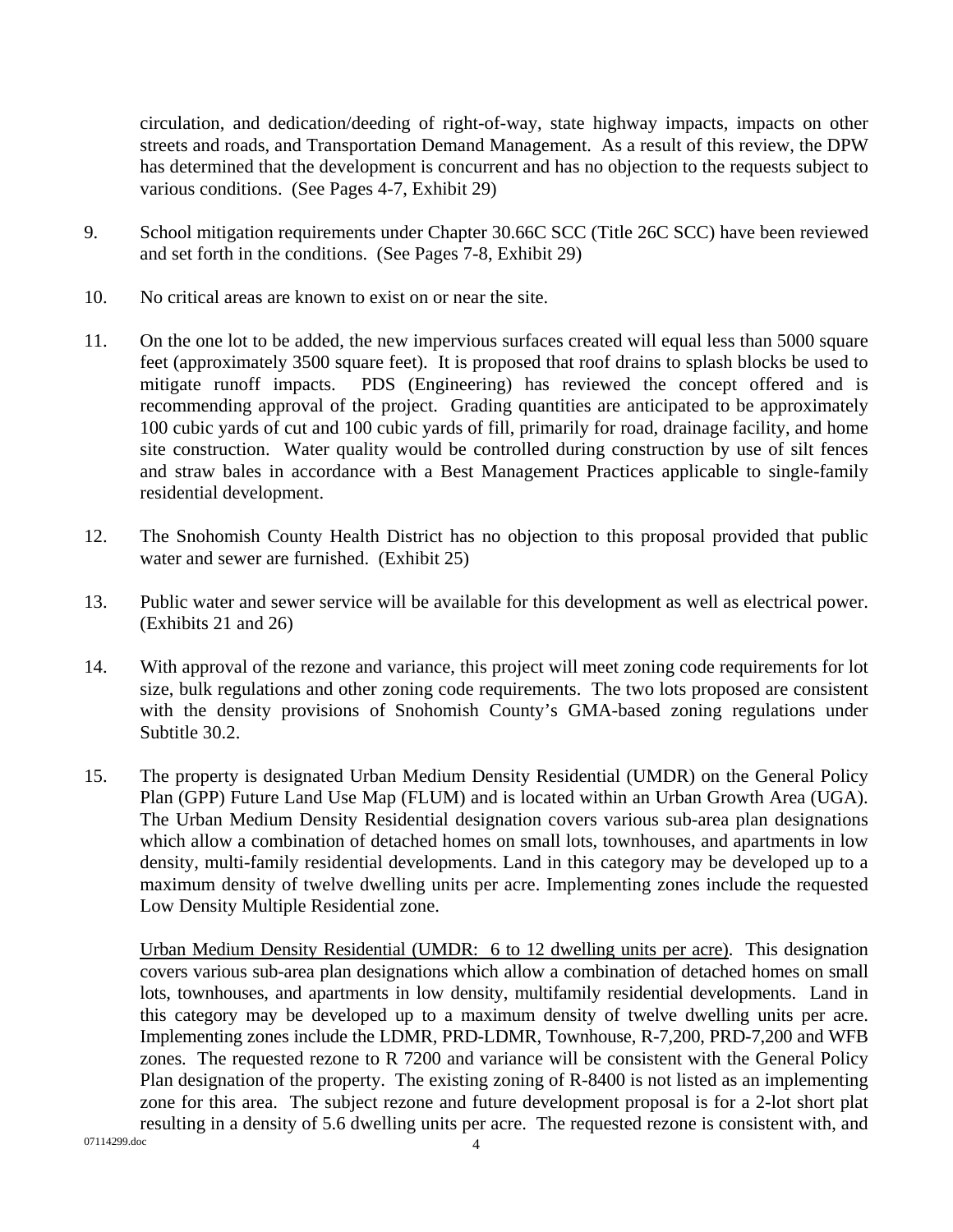implements the General Policy Plan's Urban Medium Density Residential designation of the property.

16. The following are the relevant Goals and Policies of the GPP that apply to this application.

## **Land Use**

The GMA requires that urban growth areas (UGAs) be designated through the county's plan. UGAs are to include areas and densities sufficient to permit the urban growth that is projected to occur in the county over the next twenty years. Urban growth should be located first in areas already characterized by urban growth that have adequate existing public facility and service capacities to serve such development, second in areas already characterized by urban growth that will be served adequately by a combination of both existing public facilities and services that are provided by either public or private sources, and third in the remaining portions of the urban growth areas. (LU-1)

GOAL LU 1 Establish and maintain compact, clearly defined, well designed UGAs.

 Objective LU 1.A Establish UGAs with sufficient capacity to accommodate the majority of the county's projected population and employment growth over the next 20 years.

The subject property is located in an area that is in essence "…already characterized by urban growth that have adequate existing public facilities and service capacities…." Public facilities and services such as, but not limited to, roads, sidewalks, water, sewer and storm collection currently exist, or are being constructed throughout the general vicinity. Fire protection and law enforcement services are available.

Goal LU 2 Establish development patterns that use urban land more efficiently.

Objective LU 2.A Increase residential densities within UGAs by concentrating and intensifying development in appropriate locations.

LU Policies 2.A.1 Within UGAs, development regulations shall be adopted and maintained which will require that new residential subdivisions achieve a minimum net density of 4-6 dwelling units per acre in all unincorporated UGAs, except (1) in the UGAs of Darrington, Index, and Gold Bar as long as those cities do not have sanitary sewer systems and (2) in areas without sanitary sewers which the sewer purveyor with jurisdiction, or in nearest reasonable servicing proximity will certify are either an unsewered urban enclave or are not capable of being connected to public sewers via annexation within the next six years or by the improvements provided pursuant to its adopted six year capital facilities plan, (3) where regulations for development on steep slopes require reduced lot or dwelling unit yields, or (4) where a lower density is necessary because of the existence of critical areas that are large in scope, with a high rank order value, and are complex in structure and function. Lot size averaging, planned residential developments, sewerage regulations and other techniques may be used to maintain minimum density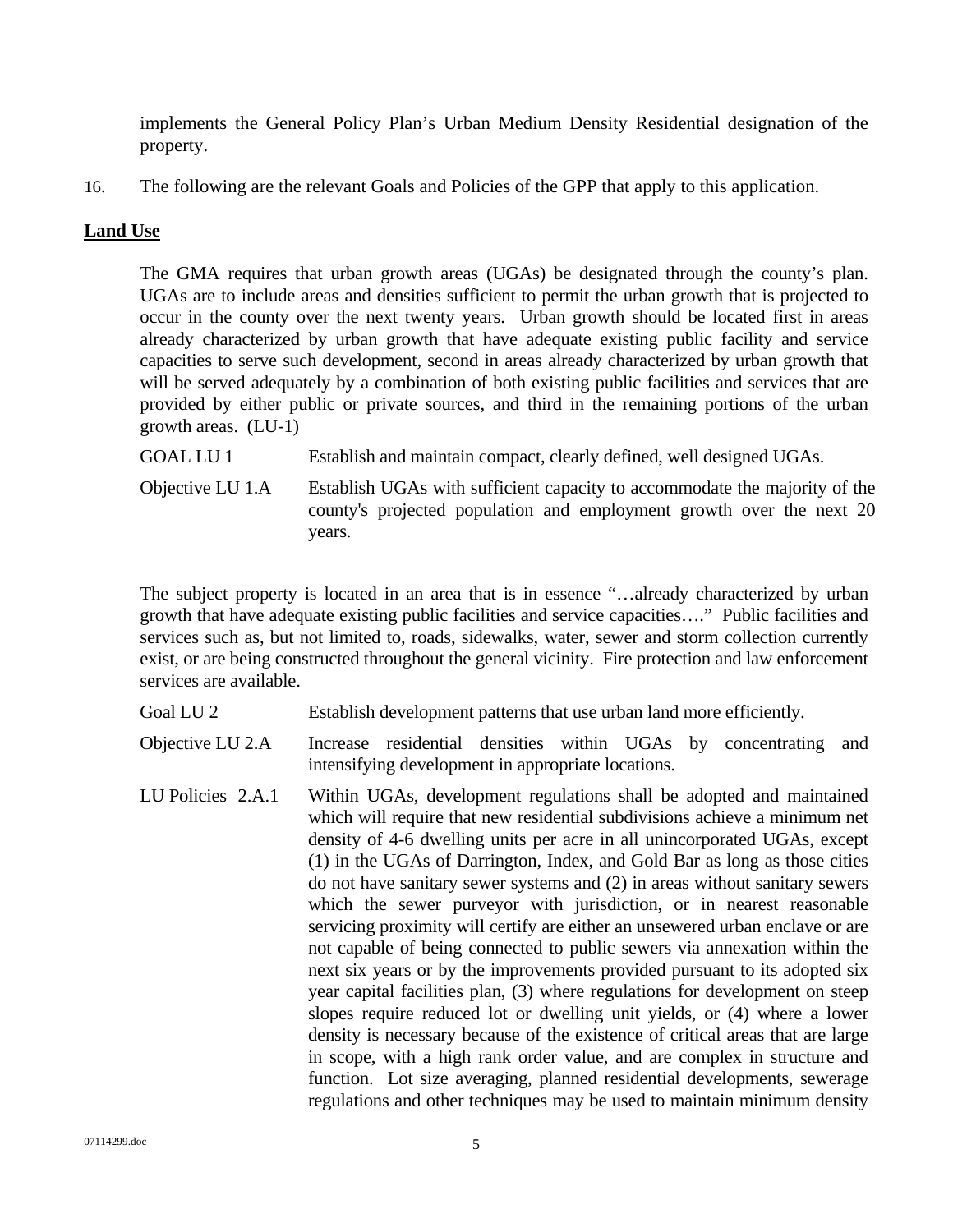or to insure later development at minimum densities is not inhibited when sanitary sewers become available.

This development will achieve 5.6 dwelling units per acre. Minimum net density requirements were achieved. The parcel is located within the Southwest County UGA. This project meets these policies.

GOAL LU 5 Encourage land use patterns that create connected, identifiable neighborhoods and communities in UGAs through a consolidated system of past and future neighborhood plans.

> Objective LU 5.A Revitalize or create identifiable, pedestrian-oriented neighborhood areas with focal points, mixed-use centers, and employment areas that are linked with each other.

> 5.A.9 Infrastructure improvements shall be coordinated and shall be provided, where financially feasible, to support the creation of neighborhoods, focal points, and Neighborhood and Community Commercial Centers.

This parcel is surrounded by and connected to existing single-family development and established neighborhoods. Infrastructure such as drainage, walkways and road improvements exists in the local area.

A mix of urban commercial/business facilities is located approximately  $\frac{1}{2}$  mile to the east. (76<sup>th</sup> Avenue West).

### **Housing**

The Housing Element relates closely to many elements of the Comprehensive Plan. The Land Use Element determines the types and locations of various types and densities of residential uses. This is part of the Land Use Element's function of laying out all land uses in suitable amounts, locations and relationships to each other.

The Housing Element is also closely tied to the county's land capacity evaluation program, particularly efforts to use urban land more efficiently (RCW 36.70A.215). Residential land uses are analyzed to assure that there is sufficient land devoted to the denser housing types where low and moderate cost housing development typically takes place.

The Housing Element and Economic Development Element are closely related. Affordable, wellplanned housing located with good accessibility to employment is an essential part of a healthy economy.

The Housing Element is related to Utilities, Capital Facilities and Transportation, as well as education and government services. All these facilities and services are necessary to support households directly, or support their ability to connect to jobs and government support programs.

GOAL HO 2 Ensure the vitality and character of existing residential neighborhoods.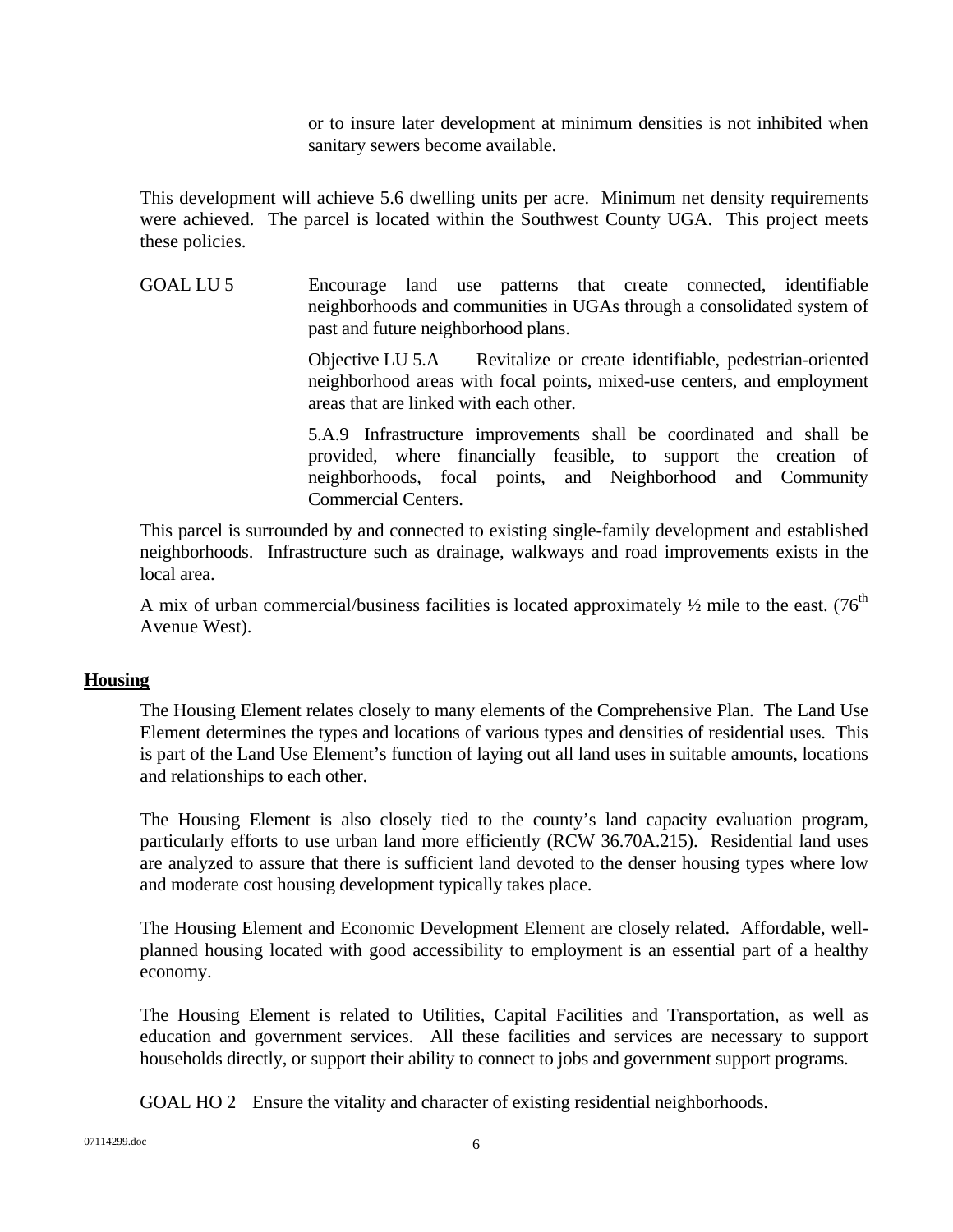Objective H0 2.A Promote opportunities for all county residents to reside in safe and decent neighborhoods.

 2.A.4 The county shall encourage development and maintenance of safe and secure outdoor environments, including the development of safewalks **(is this correct?)** in new subdivisions.

This proposal will add one additional single-family residence to an established residential neighborhood on a lot which is similar in size and shape to those existing in the area. Frontage improvements are required along the subject parcel's frontage on  $224<sup>th</sup>$  Street SW.

### Capital Facilities

This chapter of the General Policy Plan provides the overall direction and detailed policy guidance for the Capital Facilities Element of the GMA comprehensive plan. The Capital Facilities Element also includes the Capital Facilities Plan and the 6-year Capital Improvement Program. The CFP contains more detailed information concerning the inventory of existing public facilities and a forecast of future needs for these facilities. The CIP presents a six-year program of public improvements that is reviewed, revised and adopted each year as part of the budget process.

 CF Policy 7.1 The county shall utilize impact fees as authorized under the GMA to help fund the cost of parkland and facilities expansion and as required to serve new development.

The proposed future development will be subject to parks impact fees, to be collected at the time of building permit issuance (see "Parks Mitigation" section above).

### **Utilities**

The utility systems of water supply, wastewater collection and treatment, and electric power are widely considered as essential infrastructure to support urban development, and will be treated accordingly in this plan. There are some general goals, objectives, policies, and implementation measures that apply to all three utility systems, and these are presented in this and the next section. Utility-specific issues and corresponding goals, objectives, and policies are discussed in sections to follow.

- GOAL UT 1 Enhance the efficiency and quality of service from utility providers through the review of utility, land use, transportation and natural environment planning documents.
- Objective UT 2.A All new residential developments should be able to demonstrate the availability of a potable water supply meeting state water quality standards and of sufficient capacity to serve domestic requirements.
- UT Policy 2.A.1 The county shall review new residential projects requiring land use or construction permit approval for the availability of an adequate water supply.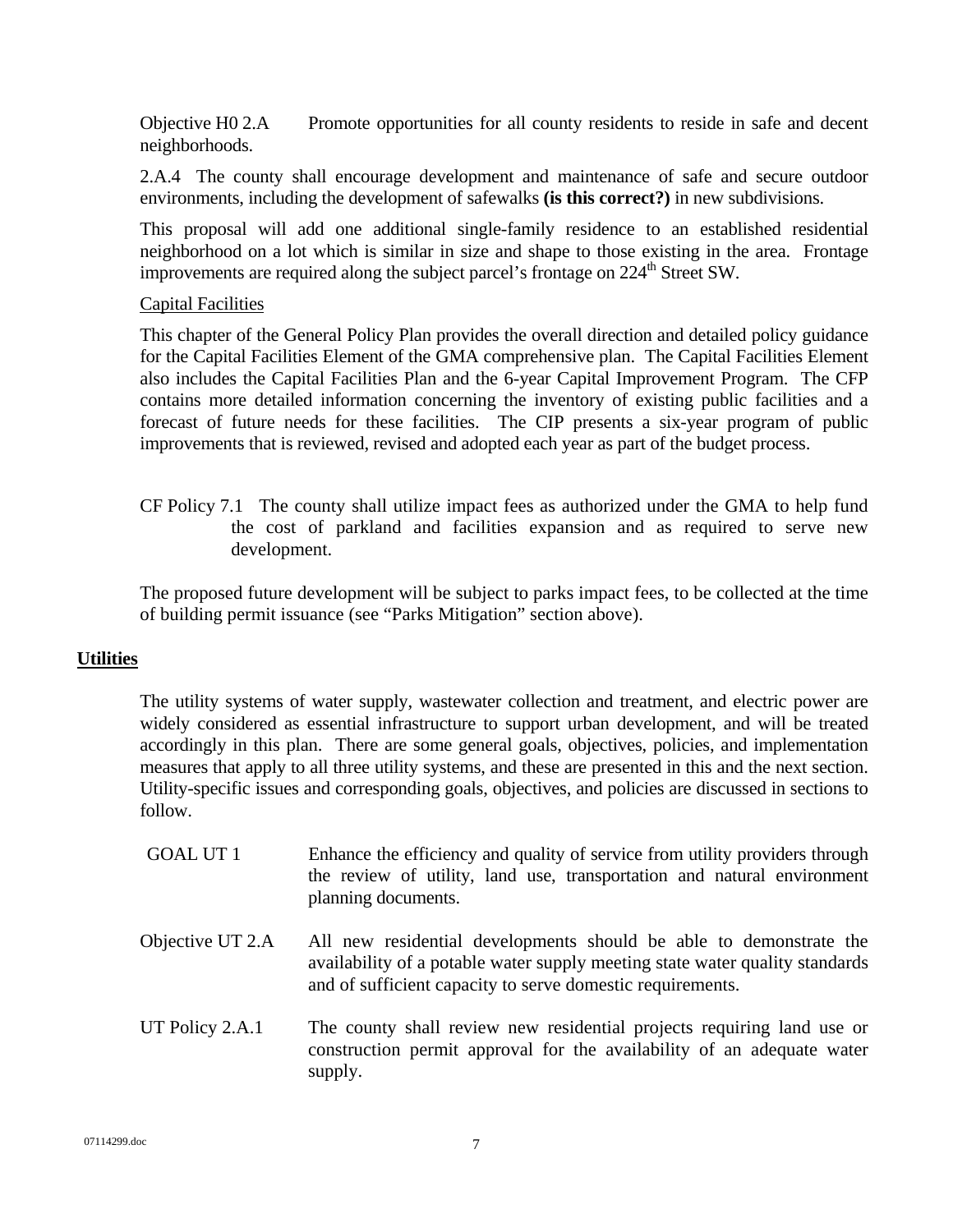- UT Policy 3.A.1 The county shall review new residential projects within urban growth areas requiring land use or construction permit approval for the availability of an adequate public wastewater and treatment system.
- Electric Power All electric power in Snohomish County is provided by Snohomish County Public Utility District #1 (page UT-7).

As indicated in the correspondence received from the Olympic View Water and Sewer District (Exhibit 21), water and sewer will be available to serve the proposed development. The Snohomish County PUD #1 indicates that it has sufficient capacity to provide electrical service to the proposed development (Exhibit 26).

### **Transportation**

The county provides for different types and levels of transportation services to urban areas versus rural areas. People living in low-density areas traveling to employment dispersed throughout the county tend to use the automobile over other modes of transportation. It is very difficult to serve these types of trips with traditional, fixed route, public transportation (i.e., bus or rail). Ridesharing services such as vanpools and personalized ride-matching for carpools may be the most appropriate form of mass transportation for rural areas. Public transportation is most effective in moving people where population and employment are concentrated in denser neighborhoods and Activity Centers. Urban site design needs to accommodate public transportation by allowing efficient access and circulation of transit vehicles.

TR 1.C.2 Adequate access to and circulation within all developments shall be maintained for emergency service and public transportation vehicles.

> Access to each proposed lot will be directly from  $142<sup>nd</sup>$  Street SW and is accessible by emergency vehicles.

- TR 1.C.4 Local residential streets shall be designed that link neighborhoods and complementary land uses for efficient circulation and discourage high speed vehicular traffic.
- TR 1.C.5 Roadway networks shall be designed with direct routing and connections to avoid concentrating the burden of traffic flow on a few roadways.

The subject rezone has frontage on  $224<sup>th</sup>$  Street SW, which is part of the existing road network. The proposal does not involve the creation of any new streets or roads. Due to the size of the subject property and location of surrounding roads, it is not practical, feasible, or necessary to apply policies TR 1.C.4 and TR 1.C.5 even though they have been considered.

- TR 1.C.9 Existing roadways shall be improved to meet adopted design standards in order to enhance the safety and mobility of pedestrians, transit users, bicyclists and motorized traffic as part of construction of frontage improvements by developments and by the county as funding allows within the county's capital improvement program.
- TR 1.C.10 Developments taking access from existing roadways shall be required to make offsite improvements to improve them to at least minimum standards for vehicular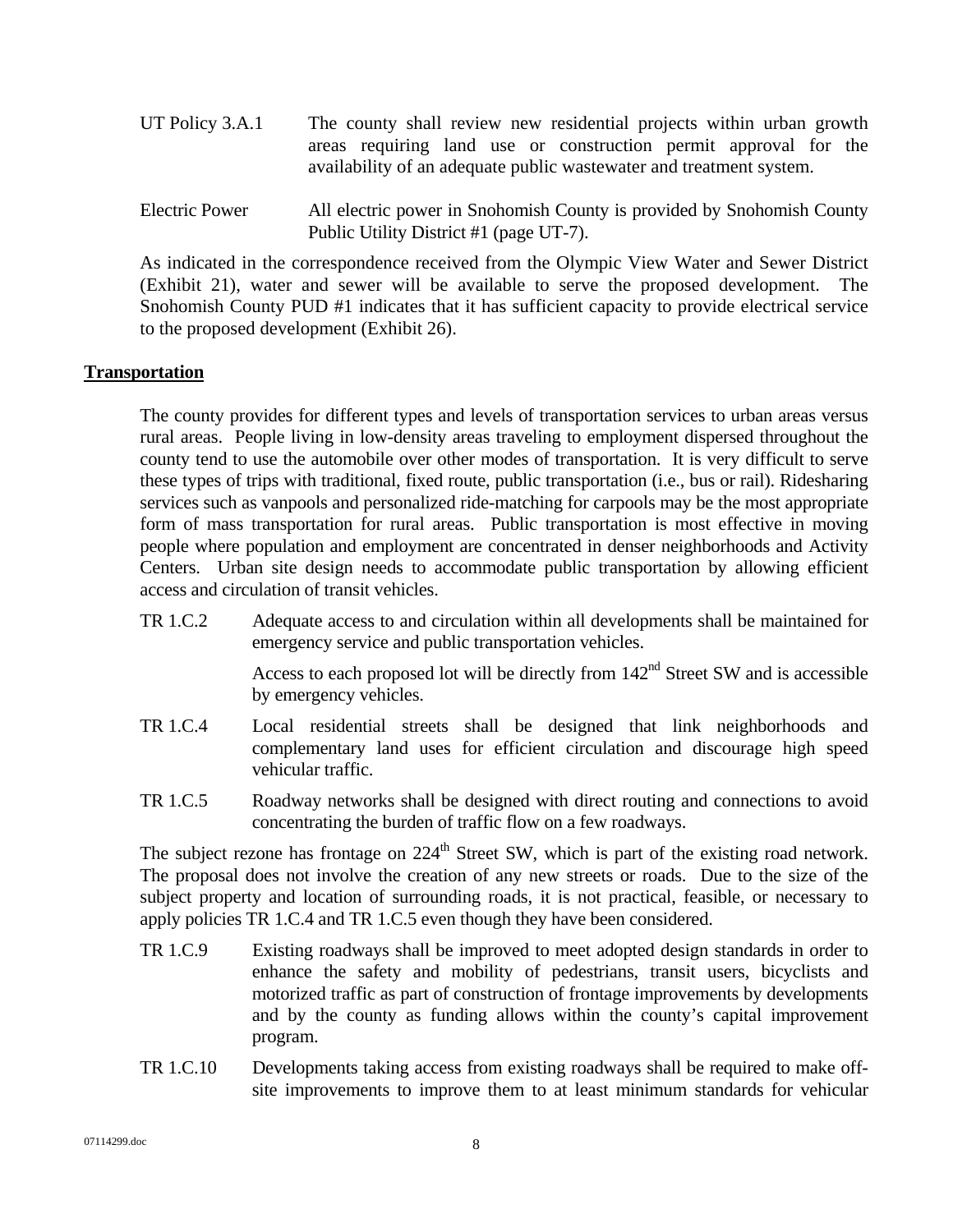access based upon such factors as the volume and other characteristics of existing and newly-generated traffic.

Applicable frontage improvements have been required per TR 1.C.9 and TR 1.C.10. Consistent with TR 4.E, required frontage improvements include pedestrian facilities. These facilities will be reviewed under the Snohomish County EDDS and ADA standards at the time of construction review. Based on preliminary review it appears feasible to construct compliant facilities. The surrounding road system meets minimum standards for emergency access and vehicle circulation.

TR 1.C.12 The county shall require that development make access and/or circulation provisions for arterials designated by the comprehensive plan and for needed local roadways to include, but not be limited to: (a) dedication of right-of-way, (b) reservation of right-of-way, (c) design for potential way of access, (d) recording of easements, (e) location of public or private roads, (f) design and construction of public or private roads (including stub-roads), and/or (g) improvements to existing roads.

Per TR 1.C.12, additional right-of-way dedication has been required as applicable along the frontage of subject rezone.

224<sup>th</sup> Street SW is not identified as existing or proposed bike paths on the Countywide Bicycle Facility Map, Map 2 of the Snohomish County GMA Comprehensive Plan, which was created to identify where bicycle facilities are needed within the County in accordance with TR 4.E

It should be noted that the subject rezone will result in two lots where one developed lot currently exists. The impacts of the subject development on the County road system will be negligible and all applicable mitigation has been required.

Based on the discussions above, the Examiner finds that: The proposed rezone and proposed two-lot subdivision are consistent with the General Policy Plan statement for encouraging and broadening the mix of urban housing types, promoting more efficient utilization of land within UGAs and reducing consumption of rural lands. The proposed subdivision will implement as well as encourage the policies and objectives from the Land Use, Capitol Facilities, Utilities, Transportation and Housing elements from the GPP.

Specific analysis of the proposed subdivision as well as the subject rezone included impacts associated with traffic, storm drainage, parks and recreation, public schools, and zoning code provisions addressing compatibility with surrounding properties. Future approval of construction permits, and final plat consistent with such evaluation and short subdivision approval will substantiate GMA code compliance prior to permit issuance. Such approvals will sufficiently mitigate for future impacts associated with development patterns, site design and sensitively integrating site development into the immediate community.

Review and analysis of the rezone, short subdivision, and expected future development activity finds that current GMA adopted regulations, governing future site development activity, will implement such Goals, Objectives, and Policies and thus specific development activity, as reviewed and analyzed under the subject request, bears a substantial relationship to the public health, safety and welfare.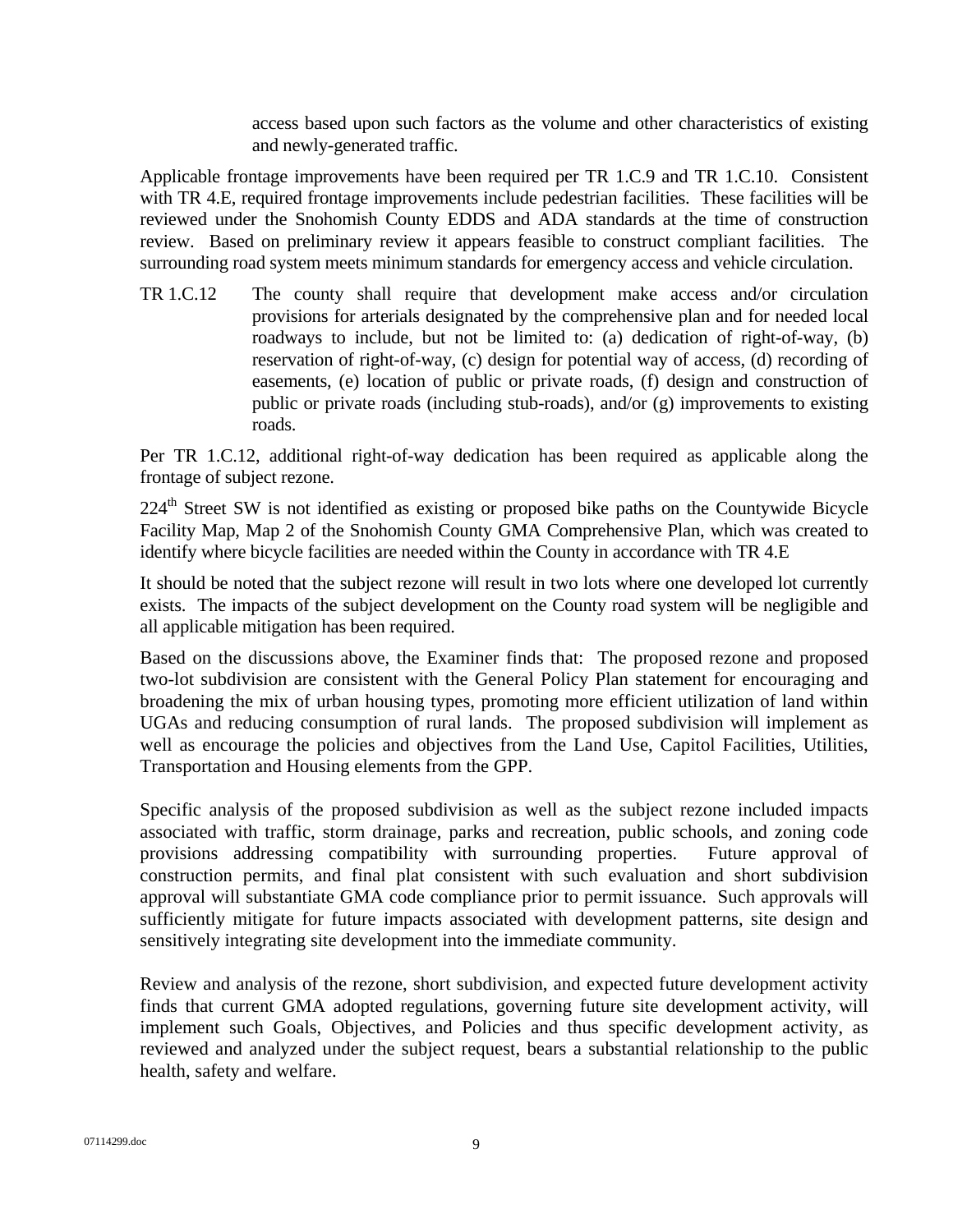15. Chapter 30.42A covers rezoning requests and applies to site-specific rezone proposals that conform to the Comprehensive Plan. The decision criteria under SCC 30.42A.100 provides as follows:

The hearing examiner may approve a rezone only when all the following criteria are met:

- (1) the proposal is consistent with the comprehensive plan;
- (2) The proposal bears a substantial relationship to the public health, safety, and welfare; and
- (3) Where applicable, minimum zoning criteria found in Chapters 30.31A through 30.31F SCC are met.

It is the finding of the Examiner that the request meets these requirements generally and should be approved.

### 16. Variance Criteria

The application includes a request for a variance to lot width. The code requires in the R-7,200 zone that each lot be at least 65 feet wide. The currently undeveloped parcel in this proposed short plat is 55 feet wide. The currently developed parcel in this proposed short plat is 64 feet wide. All the surrounding lots are developed. There is no opportunity to increase the lot width by boundary line adjustment because all the adjacent lots are owned by others and are developed with houses, outbuildings and typical residential landscaping.

SCC 30.71.020(13) holds that a variance is processed as a Type 1 administrative decision. However, pursuant to SCC 30.43B.020(2), any variance submitted with another application requiring a pre-decision hearing by the hearing examiner shall be processed concurrently before the hearing examiner as a Type 2 decision. Since the rezone of the property is before the Hearing Examiner, the variance request is also under the jurisdiction of the Hearing Examiner.

"The Department may approve or approve with conditions a variance request when the following criteria are met:

(1) There are special circumstances applicable to the subject property or to the intended use, such as size, shape, topography, location or surroundings, that do not apply generally to other properties or classes of use in the same vicinity and zone;

(2) A variance is necessary for the preservation and enjoyment of a substantial property right or use possessed by other properties in the same vicinity and zone but which because of special circumstances is denied to the property in question;

(3) The granting of the variance will not be materially detrimental to the public welfare or injurious to the properties or improvements in the vicinity and zone in which the subject property is located; and

(4) The granting of the variance will not adversely affect the comprehensive plan."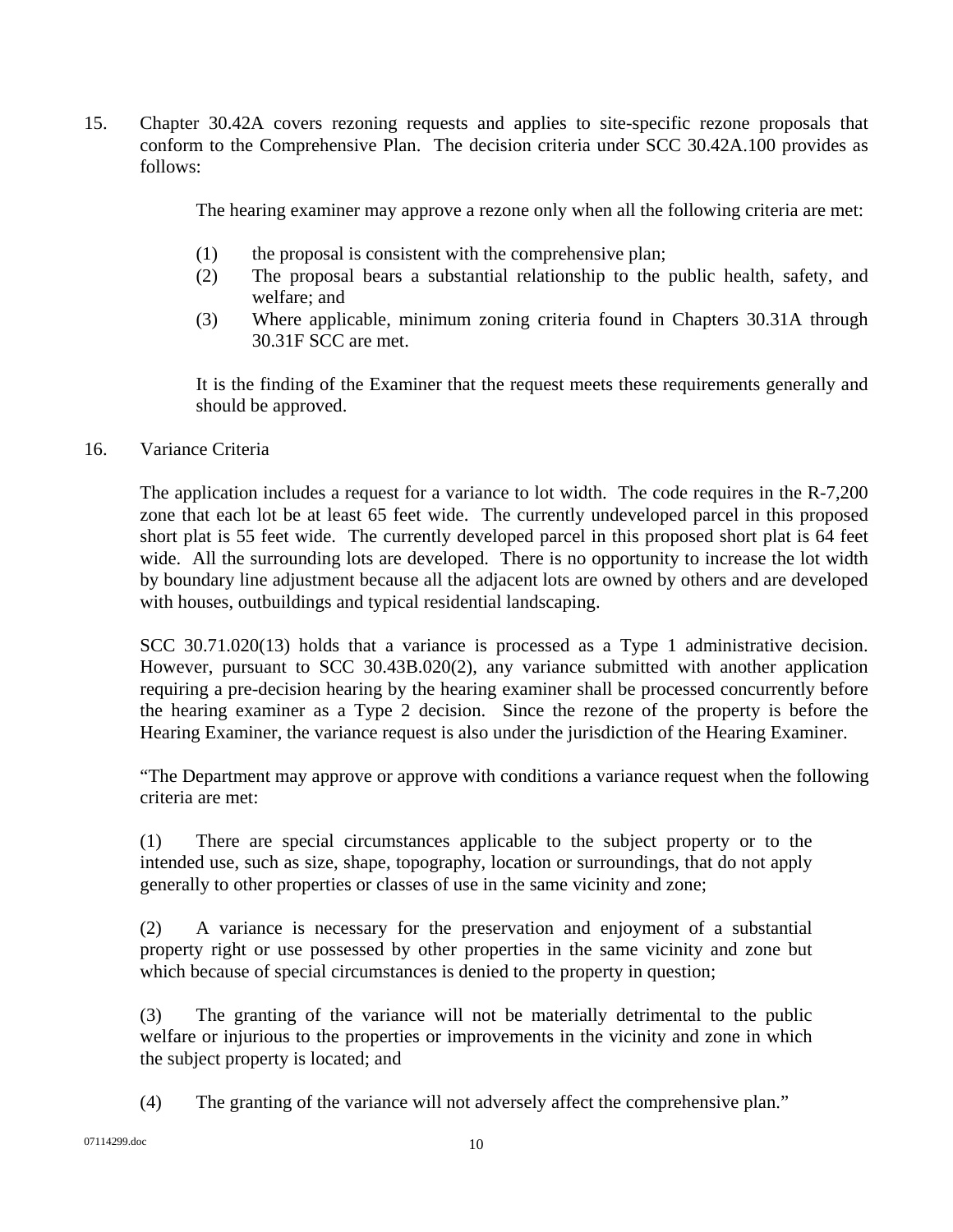[SCC 30.43B.100]

A variance application must be shown to meet all four criteria before approval may be granted. No other review criteria are applicable.

- 17. The standard of review for a variance is conformity with the approval criteria by a preponderance of the evidence. The applicants bear the burden of proof.
- 18. Special findings required for variance:
	- A. A special circumstance is presented by the size and configuration of the existing lot. As created and established, the lot does not meet lot width requirements. This situation does not generally apply to other properties or uses in the vicinity. The application conforms to criterion 1.
	- B. As noted, the applicant has sufficiently demonstrated that if the variance is not granted the parcel cannot be issued a building permit. An infringement of that right would be caused by denial of the requested variance. The application conforms to criterion 2.
	- C. No detriment to adjoining private properties or improvements in the area would be caused by the requested variance. The variance (together with the rezone and short subdivision) would allow the currently vacant parcel to be issued a building permit. The application conforms to criterion 3.
	- D. No detriment to the implementation of the comprehensive plan will ensue from granting the variance. The lot sizes are consistent with the comprehensive plan designation of Urban Medium Density Residential which includes Low Density Multiple Residential and R-7200 as implementing zones. The application conforms to criterion 4.
	- E. As the approval criteria are met by the request, the variance should be granted.
- 19. Any Finding of Fact in this Report and Decision, which should be deemed a Conclusion, is hereby adopted as such.

## **CONCLUSIONS**:

- 1. The Examiner has jurisdiction to hear this matter and render a decision thereon.
- 2. The request is consistent with the GMACP; GMA-based County codes; and the type and character of land use permitted on the site and the permitted density with the applicable design and development standards.
- 3. The request is for a rezone and therefore must comply with Chapter 30.42A. This is a sitespecific rezone that conforms to the Comprehensive Plan and since no evidence was submitted contrary to the requirements of Chapter 30.42A, the evidence is presumed to meet these requirements.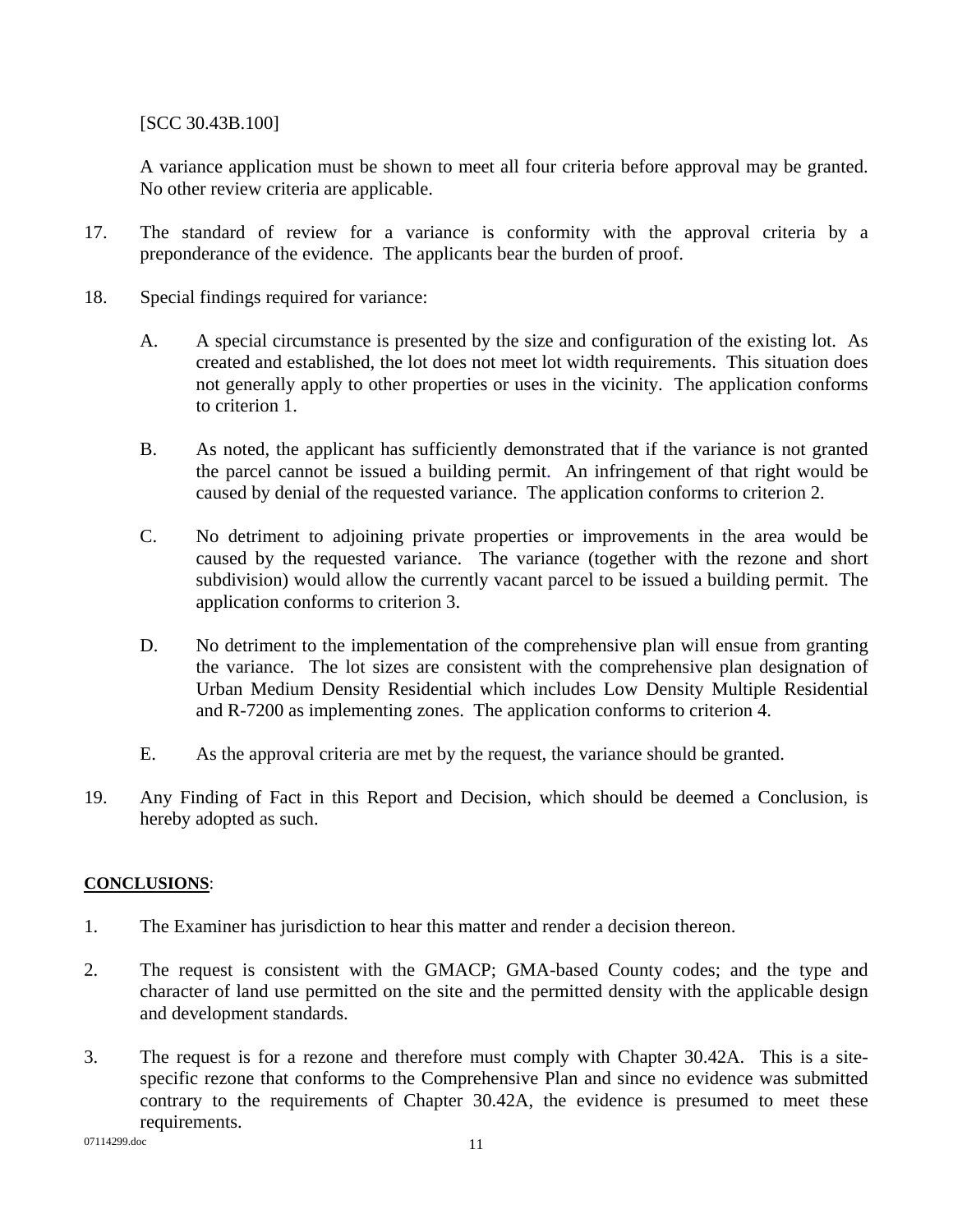- 4. Adequate public services and adequate provisions for the public health, safety and general welfare exist to serve the proposal.
- 5. As found above, the variance approval criteria are met by the request, thus the variance request should be granted.
- 6. As found above, the short plat subdivision portion of the application shall be handled administratively by PDS and this decision does not address that issue.
- 7. Any Conclusion in this Report and Decision, which should be deemed a Finding of Fact, is hereby adopted as such.

## **DECISION**:

The requests for a **REZONE** and **ZONING CODE VARIANCE** are hereby **APPROVED**.

 $\overline{\phantom{a}}$  , which is a set of the set of the set of the set of the set of the set of the set of the set of the set of the set of the set of the set of the set of the set of the set of the set of the set of the set of th

Decision issued this 2<sup>nd</sup> day of April, 2008.

James A. Densley, Hearing Examiner Pro Tem

## **EXPLANATION OF RECONSIDERATION AND APPEAL PROCEDURES**

The decision of the Hearing Examiner is final and conclusive with right of appeal to the County Council. However, reconsideration by the Examiner may also be sought by one or more parties of record. The following paragraphs summarize the reconsideration and appeal processes. For more information about reconsideration and appeal procedures, please see Chapter 30.72 SCC and the respective Examiner and Council Rules of Procedure.

### **Reconsideration**

Any party of record may request reconsideration by the Examiner. A petition for reconsideration must be filed in writing with the Office of the Hearing Examiner, 2<sup>nd</sup> Floor, County Administration-East Building, 3000 Rockefeller Avenue, Everett, Washington, (Mailing Address: M/S #405, 3000 Rockefeller Avenue, Everett WA 98201) on or before **APRIL 14, 2008**. There is no fee for filing a petition for reconsideration. **"The petitioner for reconsideration shall mail or otherwise provide a copy of the petition for reconsideration to all parties of record on the date of filing." [SCC 30.72.065]**

A petition for reconsideration does not have to be in a special form but must: contain the name, mailing address and daytime telephone number of the petitioner, together with the signature of the petitioner or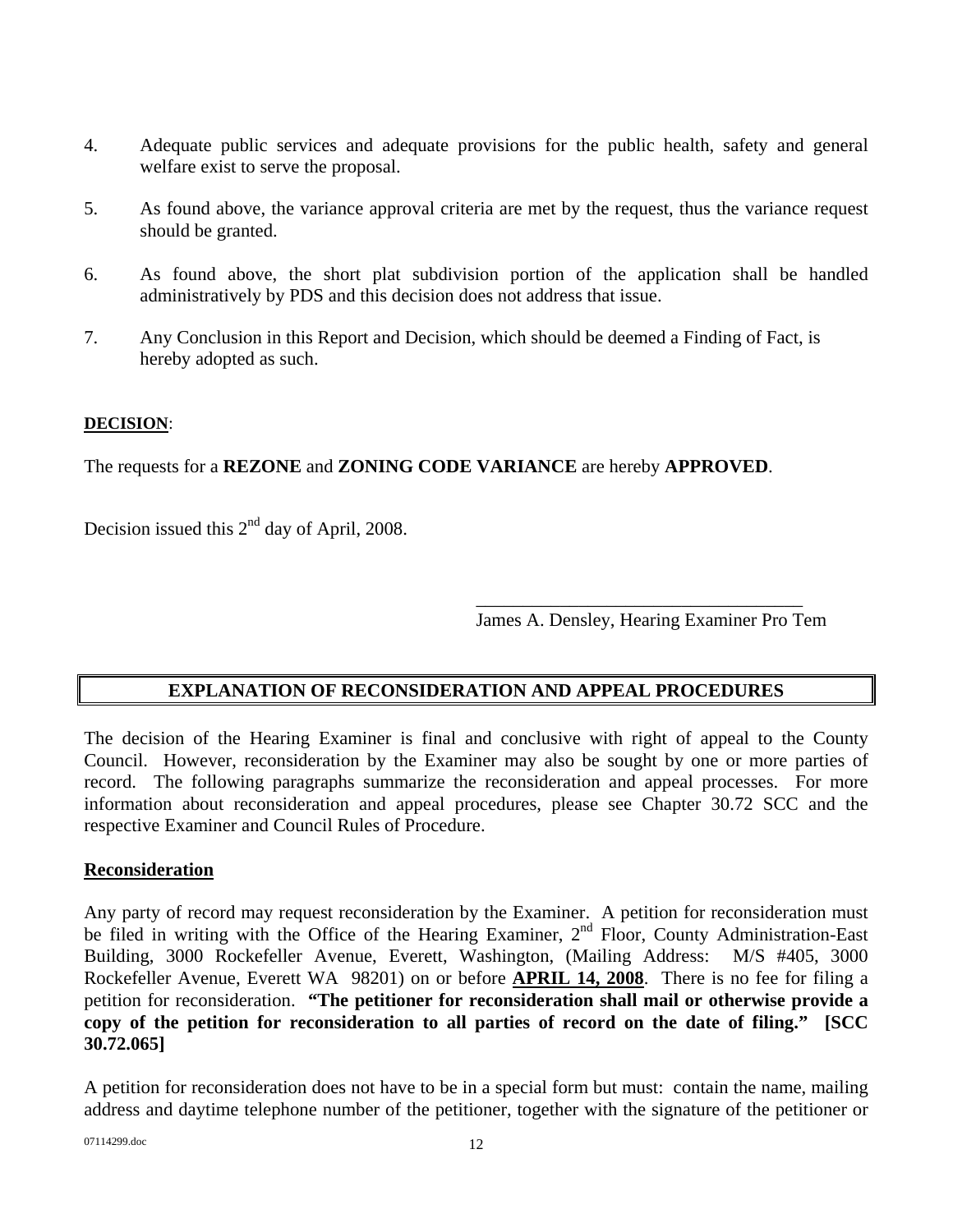of the petitioner's attorney, if any; identify the specific findings, conclusions, actions and/or conditions for which reconsideration is requested; state the relief requested; and, where applicable, identify the specific nature of any newly discovered evidence and/or changes proposed by the applicant.

The grounds for seeking reconsideration are limited to the following:

- (a) The Hearing Examiner exceeded the Hearing Examiner's jurisdiction;
- (b) The Hearing Examiner failed to follow the applicable procedure in reaching the Hearing Examiner's decision;
- (c) The Hearing Examiner committed an error of law;
- (d) The Hearing Examiner's findings, conclusions and/or conditions are not supported by the record;
- (e) New evidence which could not reasonably have been produced and which is material to the decision is discovered; or
- (f) The applicant proposed changes to the application in response to deficiencies identified in the decision.

Petitions for reconsideration will be processed and considered by the Hearing Examiner pursuant to the provisions of SCC 30.72.065. Please include the County file number in any correspondence regarding this case.

### **Appeal**

An appeal to the County Council may be filed by any aggrieved party of record. Where the reconsideration process of SCC 30.72.065 has been invoked, no appeal may be filed until the reconsideration petition has been disposed of by the hearing examiner. An aggrieved party need not file a petition for reconsideration but may file an appeal directly to the County Council. If a petition for reconsideration is filed, issues subsequently raised by that party on appeal to the County Council shall be limited to those issues raised in the petition for reconsideration. Appeals shall be addressed to the Snohomish County Council but shall be filed in writing with the Department of Planning and Development Services, 2<sup>nd</sup> Floor, County Administration-East Building, 3000 Rockefeller Avenue, Everett, Washington (Mailing address: M/S #604, 3000 Rockefeller Avenue, Everett, WA 98201) on or before **APRIL 16, 2008** and shall be accompanied by a filing fee in the amount of five hundred dollars (\$500.00); PROVIDED, that the filing fee shall not be charged to a department of the County or to other than the first appellant; and PROVIDED FURTHER, that the filing fee shall be refunded in any case where an appeal is dismissed without hearing because of untimely filing, lack of standing, lack of jurisdiction or other procedural defect. [SCC 30.72.070]

07114299.doc 13 An appeal must contain the following items in order to be complete: a detailed statement of the grounds for appeal; a detailed statement of the facts upon which the appeal is based, including citations to specific Hearing Examiner findings, conclusions, exhibits or oral testimony; written arguments in support of the appeal; the name, mailing address and daytime telephone number of each appellant, together with the signature of at least one of the appellants or of the attorney for the appellant(s), if any;